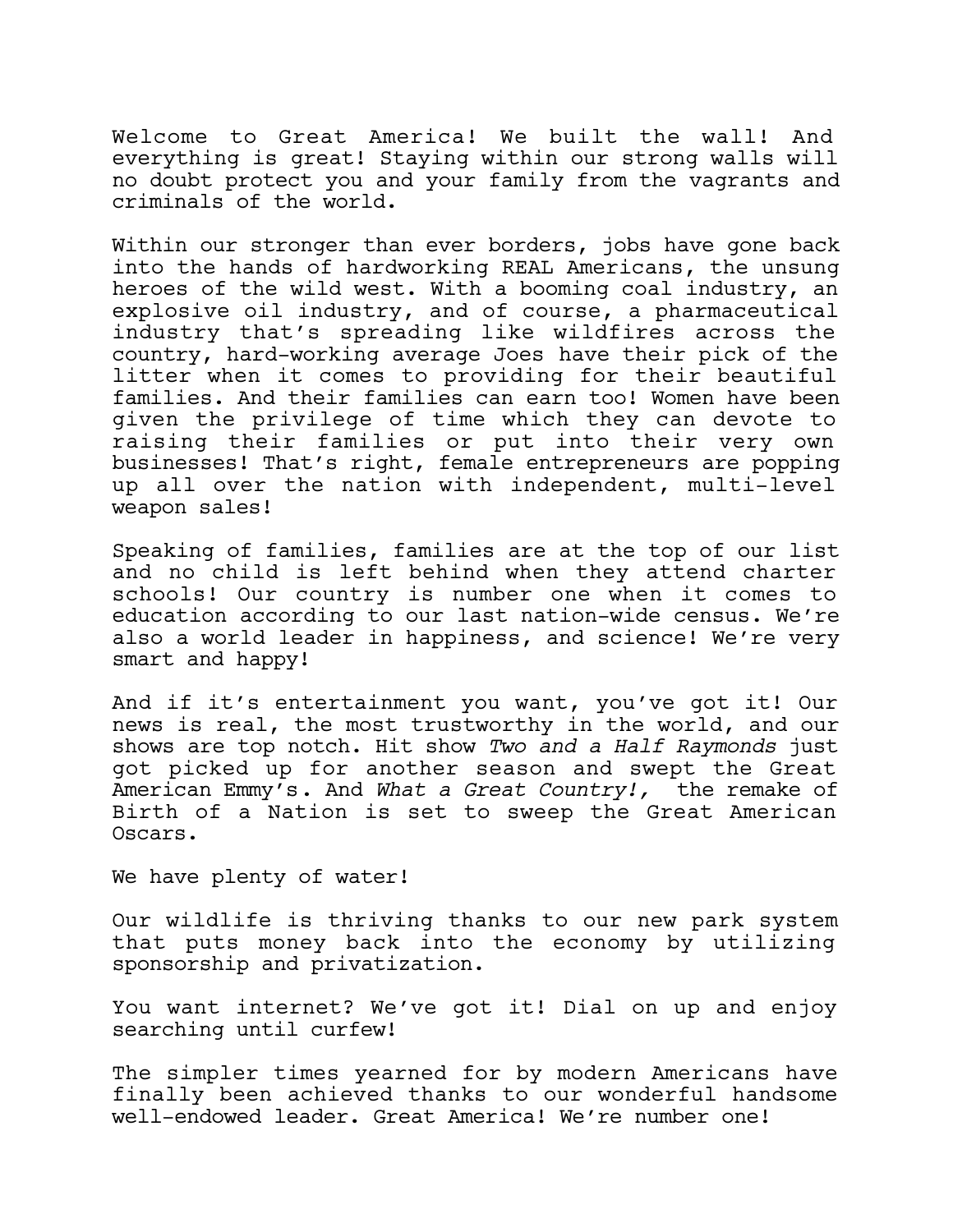### **Characters:**

Clay animated characters who live within the confines of

the wall. **Mom:** Practically perfect in every way. Mid 30s, Caucasian, wears pearls always, highly medicated, mother of Beaver and wife of Dad. She's the main bread-winner of the family, but please don't tell Dad that. She sells guns and weapons at parties much in the style of tupperwear. Makes a mean roast.

**Dad:** Perfect in every way but one: he's gay, but don't worry, no one knows about it. Except for Daniel, his neighbor and lover. Late 30s, Caucasian, works as a door to door pharmaceutical salesman. He tries his best to be an alpha male but it doesn't come naturally so mostly he keeps his mouth shut.

**Beaver:** The perfect American child: male. Around ten years old, already balding and quite overweight, likely due to his typical American diet which consists primarily of salt, sugar, meat and cheese. His best friend is his dog because he doesn't trust the humans around him. He knows there's something better out there but can't figure out how to see it legally.

**Gary:** Caucasian, late 30s. Neighbor who lives cross the street from Mom, Dad, and Beaver. He travels a lot, within the states of course. He got too tan on vacation and was brutalized by police, but once he was locked away long enough and the tan subsided, authorities realized their mistake and released him. He works on the oil fields.

**Cindy:** Caucasian female early 30s, town widow. Ever since her husband died she mostly sits on a bench feeding the town's pigeon. She has a hard time minding her business and uses her angst as fuel to turn in others who she thinks are doing wrong.

**Daniel the Perfect Neighbor:** Tall, Caucasian male, late 30s. Dad's secret lover and husband to Deborah. They never had children and always have TONS of reasons why when asked. The real reason is because Daniel and Deborah cringe at the thought of contact. Works for the government in an undisclosed position.

**Deborah the Perfect Neighbor's Wife:** Caucasian female, mid 30s, perfect woman. One of the only women in the neighborhood that works, she's a school teacher to Beaver. She doesn't love the thought of touching her husband, but boy oh boy is he a good provider.

**Rover:** Labrador Retriever, around 5 years old. Best friend to Beaver. Presumed dead but is actually just missing.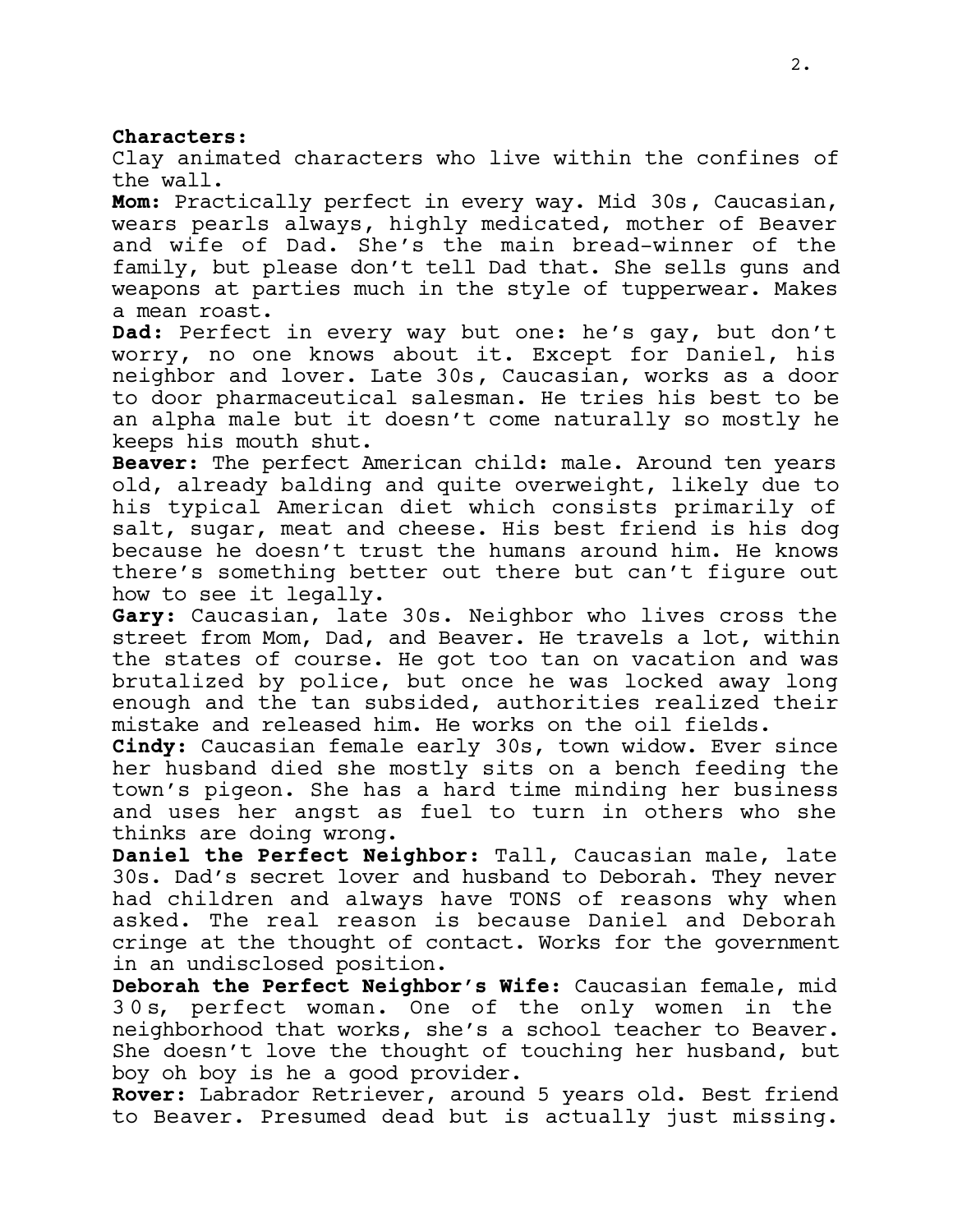Will be found later in the series.

**Wrong Rover:** Labrador Retriever, around 4 years old, big bushy eyebrows and crossed eyes. New best friend to Beaver. He's not altogether there. Definitely no Rover, but he'll do.

#### **Live Action Characters:**

The characters who work in between the wall and the outside world receive paychecks from the Great American government to make the people inside afraid of leaving their precious country. Any time a citizen dares glance just beyond the wall, these actors ensure that they see just what they're being protected from.

**Lucas:** Works over the wall as one of the paid actors. He's a "heroine addict" by day but a loving family man by night to his husband and adopted children.

**Yesh:** Also works just beyond the wall. Is paid to look like a terrorist and occasionally scare the various other actors. Goes home at night to his roommates and loving dog.

**Carla:** Paid to look like a pregnant teen, however she's getting older so she's hoping for a promotion to heroine addict young mother. She's using her after school job money to buy a new car and road trip to Canada.

**Keyon:** One of the "scary" black people paid to be between the facade and the wall, Keyon goes home every night to his girlfriend and pet parakeet. He's working on becoming a physical therapist.

**Shannon:** Another "scary" black person, she's working on getting her license to practice law outside of the wall, as she only passed the Bar while still inside, just before everything happened. She's single and loves it.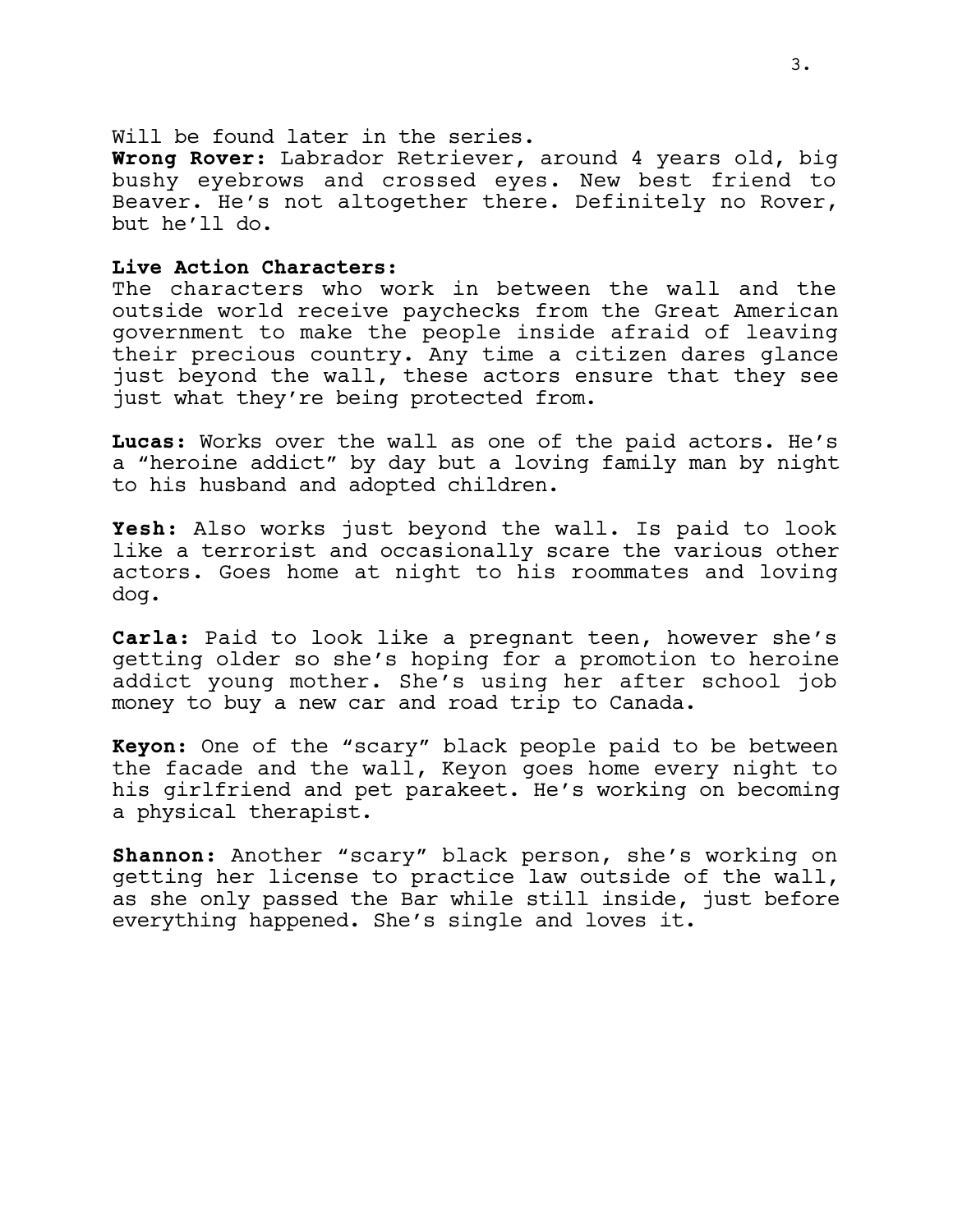## **Episodes:**

#### **Episode 1: Did You Try Looking?**

Beaver has lost his dog and Mom is not much help in her pill daze. His internet search takes him to forbidden places, and people are watching. Meanwhile, Dad's affair with the perfect neighbor is revealed to Cindy, the town widow/gossip. Dad is arrested for his own antics, as well as the antics of his son. Gregory is also arrested for suspected ethnicity after getting too tan on vacation. The last pigeon dies.

## **Episode 2: Fight Like A Man**

Beaver is being bullied at school and must learn how to fight back. Dad doesn't realize that the only thing bullying Beaver is the hallucinations he's having from his medications. Beaver's fight with the school "bully" is interrupted by a weekly school shooting and all is well. Mom's medications are also giving her hallucinations, as are the rest of America's because they all got on this newest pill. Dad's love interest has mysteriously disappeared.

### **Episode 3: Meat Cleanse**

Great America is overtaken by a new cleanse. They're beefing up the beef and giving up what little starches and vegetables they once considered part of their weekly intake. People are sweatier and fatter than ever but boy will they feel better once the toxins are all gone! Meanwhile there's no more water and no one can figure out why.

#### **Episode 4: No Girls Allowed**

Beaver builds a tree house and wants everyone to be a part of it but Dad has other ideas. He creates a neighborhood Mancave and some of his tendencies become apparent to Beaver, but most everyone else is oblivious. Beaver's budding friendship with a girl is tested by the challenges of keeping up with toxic masculinity.

## **Episode 5: Invaders**

In an effort to alleviate the drought issues, ambassadors visit from outside the wall. The women aren't wearing skirts for some reason, some folks are not beige, and they all seem...okay. The children are puzzled by this until they're convinced it's because crossing over the wall is the only thing making them happy. Beaver chases a newly